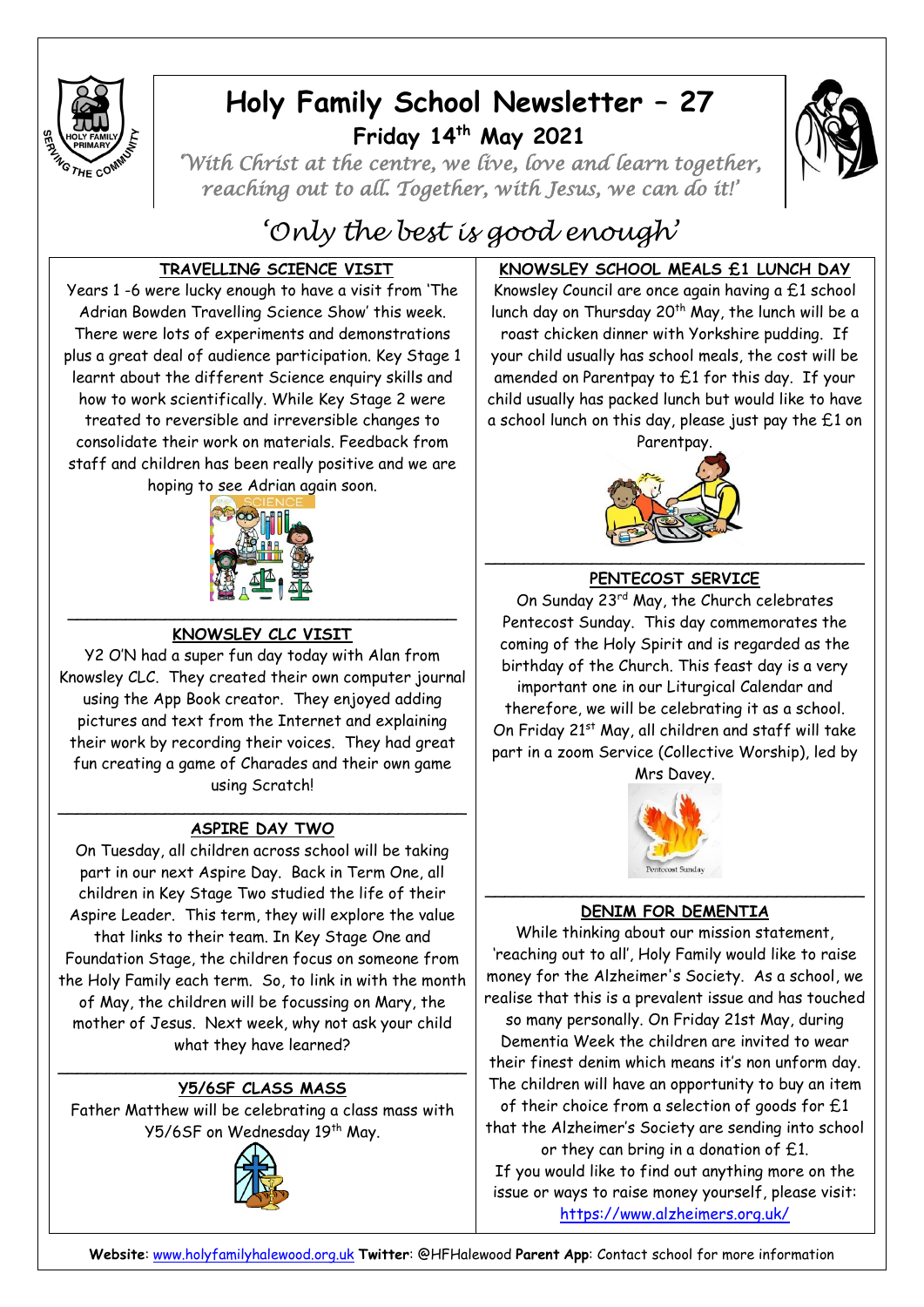## **HOLY WALKAMOLIES PHASE ONE!**

As we know, one way to boost our mental health is to connect with nature. This has been highlighted brilliantly in this week's Mental Health Awareness Week. As a school, we recognise this important connection, and so over the Easter holidays we launched the 'Holy Walkamolies'. This is our very own Holy Family walking group. Staff were challenged to each walk 30 miles on 30 days (the month of April). This was really successful, and over the month, the staff involved walked an amazing 780 miles between them, and in the process, raised £675 for Mental Health Support Services for those who work in Education! The staff found the benefits of walking immeasurable, and so, we now consider Holy Family to be a 'walking school'. Therefore, we plan to involve the whole community in lots more walking challenges in the future.

#### **HOLY WALKAMOLIES PHASE TWO!**

As Phase One of Holy Walkamolies was so successful, we now want to launch Phase Two, which involves our children and families getting on board with walking. Look out for a letter next week, regarding a walking challenge for Whit holidays, whilst raising money for the Holy Land.

#### \_\_\_\_\_\_\_\_\_\_\_\_\_\_\_\_\_\_\_\_\_\_\_\_\_\_\_\_\_\_\_\_\_\_\_\_\_\_\_\_\_\_ **HELP THE HEROES STAMP COMPETITION**

Our school is delighted to be taking part in the Royal Mail's Heroes Stamp Design Competition, honouring the heroes of the coronavirus pandemic. We are asking the children to think about who their hero or heroes of the coronavirus pandemic are and to design a stamp in their honour. The designs could be of the NHS frontline workers, emergency services, food bank volunteers, supermarket workers, delivery drivers or maybe Captain Sir Tom Moore. All children aged 4-14 can enter the competition and eight pupils from primary and secondary schools across the UK will become the designers of this year's stamp set. The final eight stamps will be sent to Her Majesty the Queen, before being printed and issued. Your child will has received an official entry form which contains the template for their stamp design. Please can your child return their design to their class teacher no later than **Friday 21st May 2021.**



## **NATIONAL SHARE A STORY MONTH**

Did you know that National Share-a-Story Month is an annual event in the United Kingdom, which occurs throughout May?

It is a wonderful opportunity for families to share stories and books and read and write together something that is particularly important at this time. We are going to be spending time in school over the next month, to talk about and listen to some of our favourite stories. We hope that you can get involved as much as you can. Even by spending just 10 minutes a day reading and sharing stories with children, we can make a crucial difference to

their future, plus it is a lovely thing to do! We look forward to many of you joining in and sharing your stories this May with us.

### **"STARBOOKS"**

To celebrate National Share-a-story month in school, we are planning a "Starbooks" morning on Wednesday 19<sup>th</sup> May. The children are invited to enjoy a breakfast snack whilst sharing a story with their friends. There will be lots on the menu for children to try including new books, exploring characters and listening to others read aloud. On Wednesday the 19<sup>th</sup> May, we ask that children bring in a small healthy snack to have in class (cereal bars, brioche, croissant, fruit) and book of their choice. We can't wait to share a story with you!

#### \_\_\_\_\_\_\_\_\_\_\_\_\_\_\_\_\_\_\_\_\_\_\_\_\_\_\_\_\_\_\_\_\_\_\_\_\_\_\_ **FREE SCHOOL MEAL VOUCHERS**

Knowsley Council will again be providing free school meal vouchers for means tested free school meal pupils for the May half term holiday but excluding the one day of Bank Holiday Monday 31<sup>st</sup> May. The vouchers will be ordered by 17<sup>th</sup> May and you should receive the email by Tuesday  $18<sup>th</sup>$  May. If you do not receive your vouchers by Wednesday morning, please contact Mrs. Wall in the school office who will be able to assist you.

#### \_\_\_\_\_\_\_\_\_\_\_\_\_\_\_\_\_\_\_\_\_\_\_\_\_\_\_\_\_\_\_\_\_\_\_\_\_\_\_ **TIES AND BAGS**

In school we have ties, rucksacks, book bags and P.E. bags for sale:



Prices are as follows: Ties – elasticate and standard £4.50 P.E. Bags - £3.50 Rucksacks - £14.00 Book bags - £7.00 Please contact the school office if you need to purchase any of these items.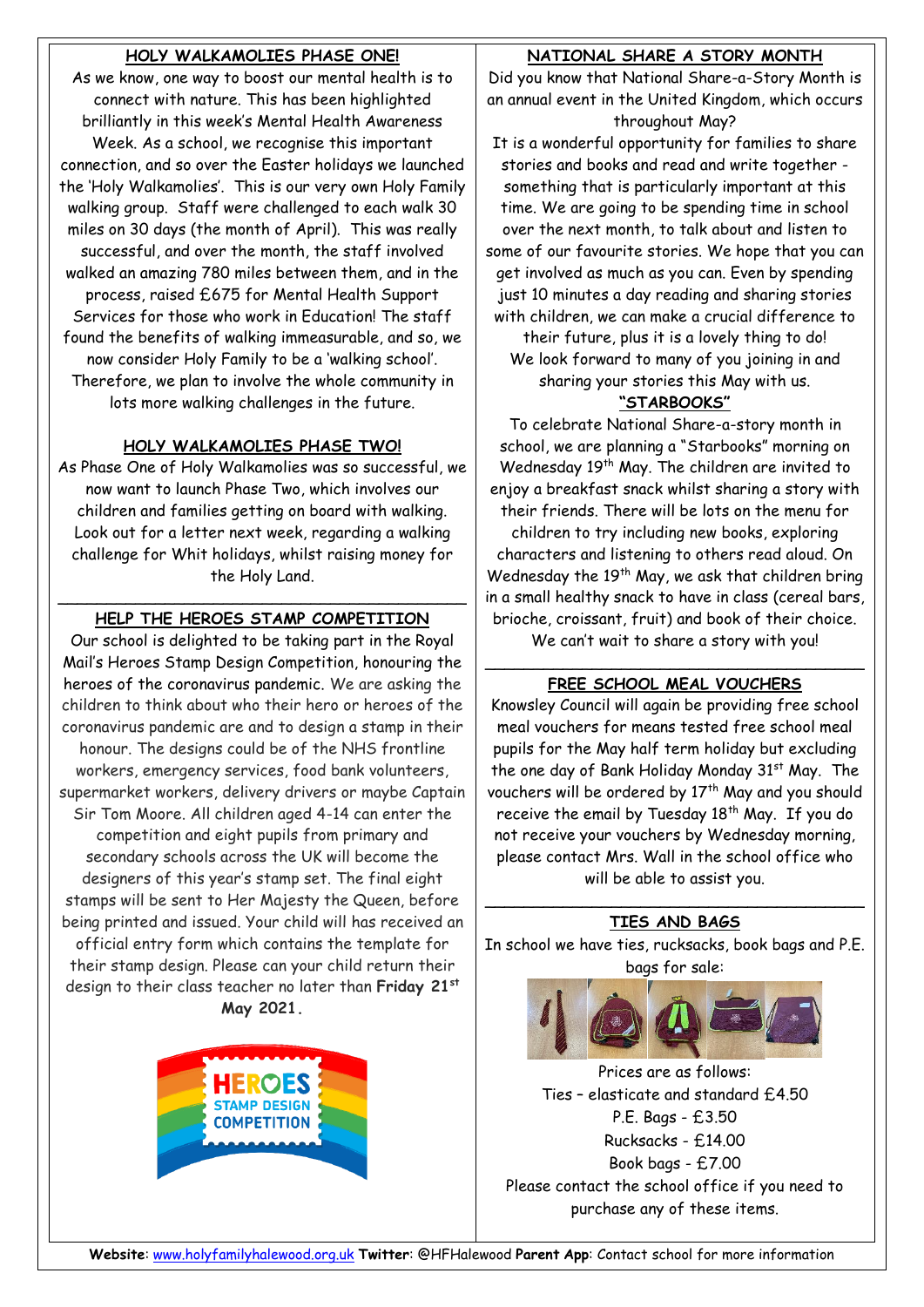## **DOG FOULING**

As many of you may have noticed and have reported to us, we are experiencing a serious dog fouling issue around our community and we seem to be constantly asking Mr. Worsley, our site manager to clean up the mess outside our school gates. Our school council have previously written to Knowsley Council regarding this issue and managed to persuade Knowsley Council to put up fine warnings, this however does not seem to be having any impact.

 Can we please ask you to raise this issue with your Local Councillors or Knowsley Council.

#### \_\_\_\_\_\_\_\_\_\_\_\_\_\_\_\_\_\_\_\_\_\_\_\_\_\_\_\_\_\_\_\_\_\_\_\_\_\_\_\_\_\_ **SCHOOL ARRIVAL TIME**

Can we please remind all parents that the school gates do not open for pupils from Reception through to Year 6 until 8.40a.m. We seem to be seeing a lot of children arriving at school and left unsupervised outside the school gates as early as 8.25. Can we please ask for your co-operation in supervising your child before they are able to enter the school playground at 8.40a.m.

#### \_\_\_\_\_\_\_\_\_\_\_\_\_\_\_\_\_\_\_\_\_\_\_\_\_\_\_\_\_\_\_\_\_\_\_\_\_\_\_\_\_\_ **BREAKFAST CLUB**

We still have places available in our school breakfast club. The breakfast club is a great childcare offer and helps many working parents. Our breakfast club offers a healthy substantial breakfast for all children from Reception class up to Year 6 and is still only priced at £2.50 for the first child and £2.00 for any additional siblings. Please contact the school office if you would like to enquire about our breakfast club.



#### **TWITTER**

Did you know you can get notifications when we tweet any news by clicking on the 'bell logo' on our Twitter homepage @HFHalewood. It's the icon with the bell and + sign inside the circle at the top of the page.

#### \_\_\_\_\_\_\_\_\_\_\_\_\_\_\_\_\_\_\_\_\_\_\_\_\_\_\_\_\_\_\_\_\_\_\_\_\_\_\_\_\_\_ **FAMILY LEARNING**

Please see the latest information received from Knowsley Family Learning attached to the end of this week's newsletter.

#### **KNOWSLEY COUNCIL ROAD SAFETY RECEPTION**

Today, Reception children will be taking home a letter and book called 'Why Animals Can't Ride Scooters', as part of Knowsley Council's Road Safety Campaign. Children have listened to the story together in class and have been role playing riding our scooters safely outside in our Foundation Stage Outdoor Area. Please share the book at home with your child to reinforce the importance of

scooter safety.

#### **NURSERY**

Today, Nursery children will be taking home a 'Teddy Takes a Walk' story book as part of Knowsley Council's Road Safety Campaign. I am sure that the children will enjoy listening to the story with their families at home.

The children will be role playing crossing the road using the road markings and will be talking about the importance of road safety.

#### **YEAR 3M**

Knowsley's Road Safety Team has created a workbook, titled, 'I Can Keep Myself Safe' for the children in Y3M. The children will be working with this book in class with Miss Monaghan and Mrs. Owens. The book should reinforce the road safety education that the children received during their time in KS1.

Please take the time to ask your child what they have learnt during these sessions.



#### \_\_\_\_\_\_\_\_\_\_\_\_\_\_\_\_\_\_\_\_\_\_\_\_\_\_\_\_\_\_\_\_\_\_\_\_\_\_\_ **NURSERY PLACES**

We are in the process of allocating our nursery places for the next school year – September 2021. If you have a child that will be turning 3 during this year and you haven't yet filled your admission form in, please contact the school office for a form. If you are unsure if you have passed your form into the school office, please contact them to check they have your form.

#### \_\_\_\_\_\_\_\_\_\_\_\_\_\_\_\_\_\_\_\_\_\_\_\_\_\_\_\_\_\_\_\_\_\_\_\_\_\_\_ **BABY NEWS**

 Miss. Claro, Reception teaching assistant gave birth to a gorgeous baby girl (Mila Maria weighing 9lb 1oz) yesterday. I am sure you will join us in wishing Miss Claro and her family a huge congratulations!